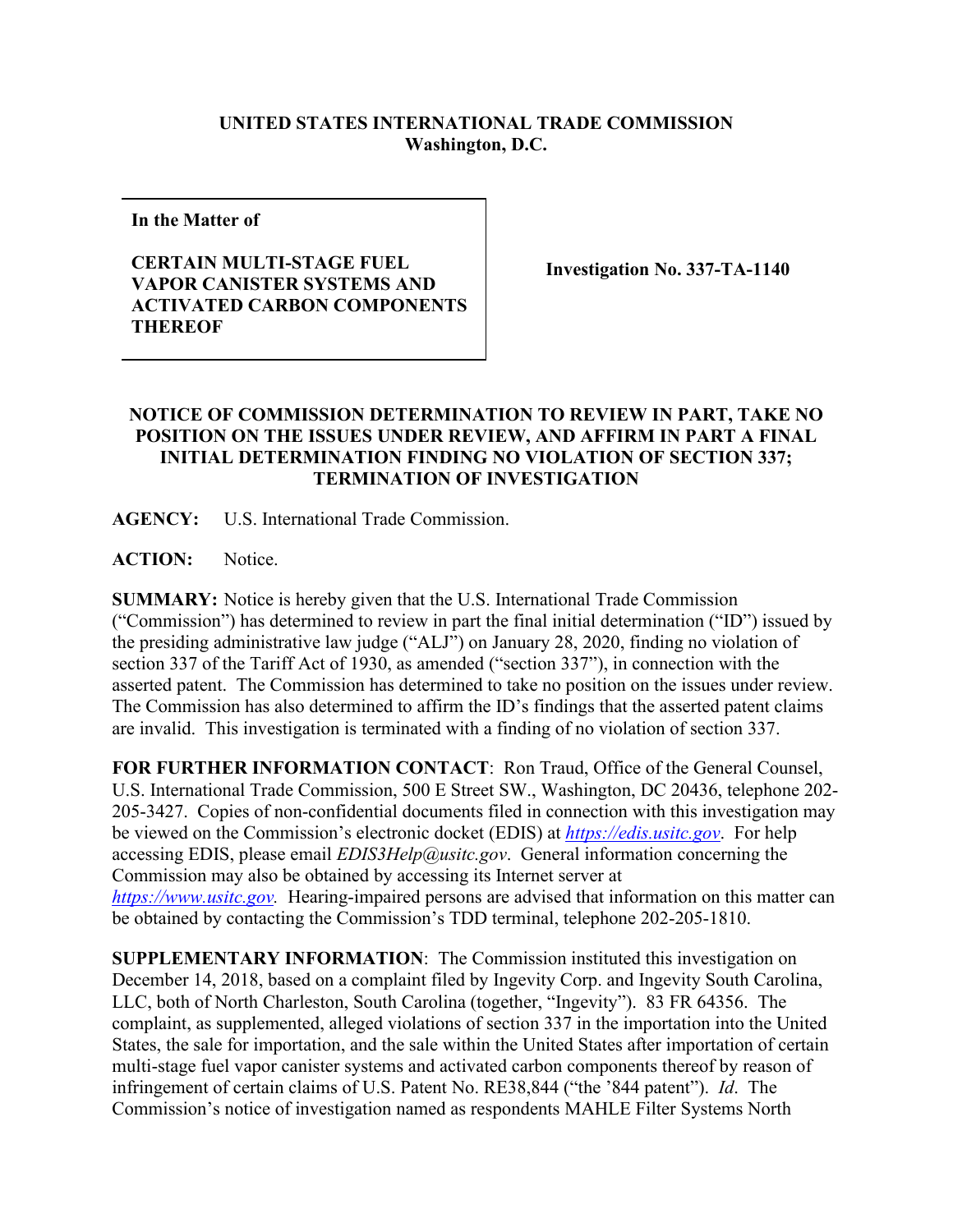America, Inc. of Murfreesboro, Tennessee; MAHLE Filter Systems Japan Corp. of Saitama, Japan; MAHLE Sistemas de Filtracion de Mexico de C.V. of Monterrey, Mexico; MAHLE Filter Systems Canada, ULC of Tilbury, Canada (altogether, "MAHLE"); Kuraray Co., Ltd. of Tokyo, Japan ("Kuraray"); Kuraray America, Inc. of Houston, Texas; and Nagamine Manufacture Co., Ltd. of Manno, Japan ("Nagamine"). *Id.* The Commission subsequently amended the complaint and notice of investigation to add Calgon Carbon Corporation ("Calgon") as a respondent and to remove Kuraray America, Inc. as a respondent. 84 FR 11555 (Mar. 27, 2019). The remaining respondents are collectively referred to herein as "Respondents." The Office of Unfair Import Investigations is not participating in this investigation. 83 FR 64356.

On January 28, 2020, the ALJ issued the final ID, which finds that Respondents did not violate section 337. More particularly, the final ID found, *inter alia*: (1) Ingevity, its customers, and operators of the domestic industry articles have been shown to practice the asserted claims of the '844 patent; (2) the domestic industry requirement is satisfied with respect to the '844 patent; (3) Respondent MAHLE directly and/or indirectly infringes the asserted claims of the '844 patent; (4) Respondents Kuraray and Nagamine indirectly infringe the asserted claims; (5) the asserted claims of the '844 patent have been shown to be invalid under 35 U.S.C. 102 and/or 35 U.S.C. 103 over the Delphi prior invention, or the combination of the Delphi prior invention with other references; (6) the asserted claims of the '844 patent have been shown to be invalid under 35 U.S.C. 102 and/or 35 U.S.C. 103 over Meiller and/or Park and other references; (7) independent claim 18 of the '844 patent, and those depending therefrom, have been shown to be invalid under 35 U.S.C. 112 for indefiniteness, but independent claims 1, 31, and 43, and those depending therefrom, have not been shown to be invalid under 35 U.S.C. 112 for indefiniteness; and (8) patent exhaustion does not bar Ingevity's sought relief.

On February 10, 2020, the private parties filed petitions for review of the final ID, and on February 18, 2020, the private parties filed responses.

Having examined the record in this investigation, including the final ID, the petitions for review, and the responses thereto, the Commission has determined to review the final ID in part. In particular, the Commission has determined to review the following issues:

> (1) Whether the asserted claims are invalid under 35 U.S.C. 103 over Meiller and/or Park and other references.

(2) Whether the asserted claims are invalid under 35 U.S.C. 112 for indefiniteness related to the claim terms identified by the parties as the Volume Terms, including the final ID's discussion of the scope of the Volume Terms.

(3) Whether the accused products infringe the asserted claims of the '844 patent, and whether Respondents indirectly infringe the asserted claims of the '844 patent.

(4) Whether Ingevity's sale of its HCA carbons to MAHLE that are later incorporated into a subset of Accused Canisters that also contain BAX carbons exhausts Ingevity's patent rights as to those Accused Canisters.